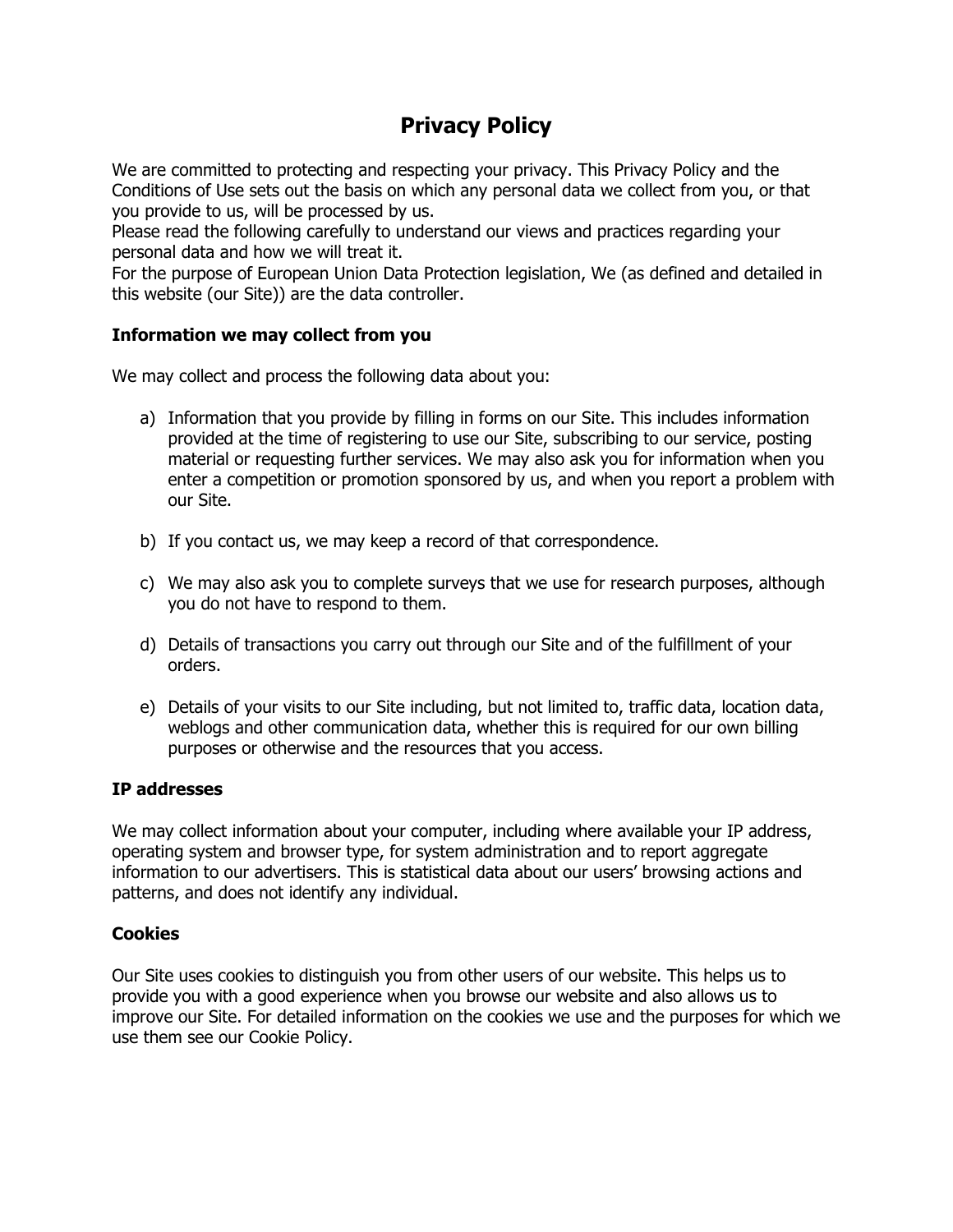#### **Where we store your personal data**

When we use your information as described in this Privacy Policy, this may occasionally involve sending your information around the world (and in particular where you are located within the European Economic Area (EEA), this includes sending it outside the EEA). By providing us with your personal information, you agree that we may transfer, store and process your information in this manner.

Unfortunately, the transmission of information via the internet is not completely secure. Although we employ security measures designed to protect your personal data, we cannot guarantee the security of your data transmitted to our Site; any transmission is at your own risk. Once we have received your information, we will use strict procedures and security features to try to prevent unauthorized access.

#### **Uses made of the information**

We use information held about you in the following ways:

- a) To ensure that content from our Site is presented in the most effective manner for you and for your computer.
- b) To provide you with information, products or services that you request from us or which we feel may interest you, where you have consented to be contacted for such purposes.
- c) To carry out our obligations arising from any contracts entered into between you and us.
- d) To allow you to participate in interactive features of our service, when you choose to do so.
- e) To notify you about changes to our service.

#### **Disclosure of your information**

We may disclose your personal information to:

- a) any member of our Group of Companies (our subsidiaries, our ultimate holding company and its subsidiaries);
- b) data processing companies, mailing houses and other third parties working on our behalf (whether directly or indirectly).

We may disclose your personal information to third parties:

- a) In the event that we sell or buy any business, assets or shares, in which case we may disclose your personal data to the prospective seller or buyer of such business, assets or shares.
- b) If we are under a duty to disclose or share your personal data in order to comply with any legal obligation, or in order to enforce or apply our terms and conditions; or to protect our rights, property, or safety, or those of our customers or others. This includes